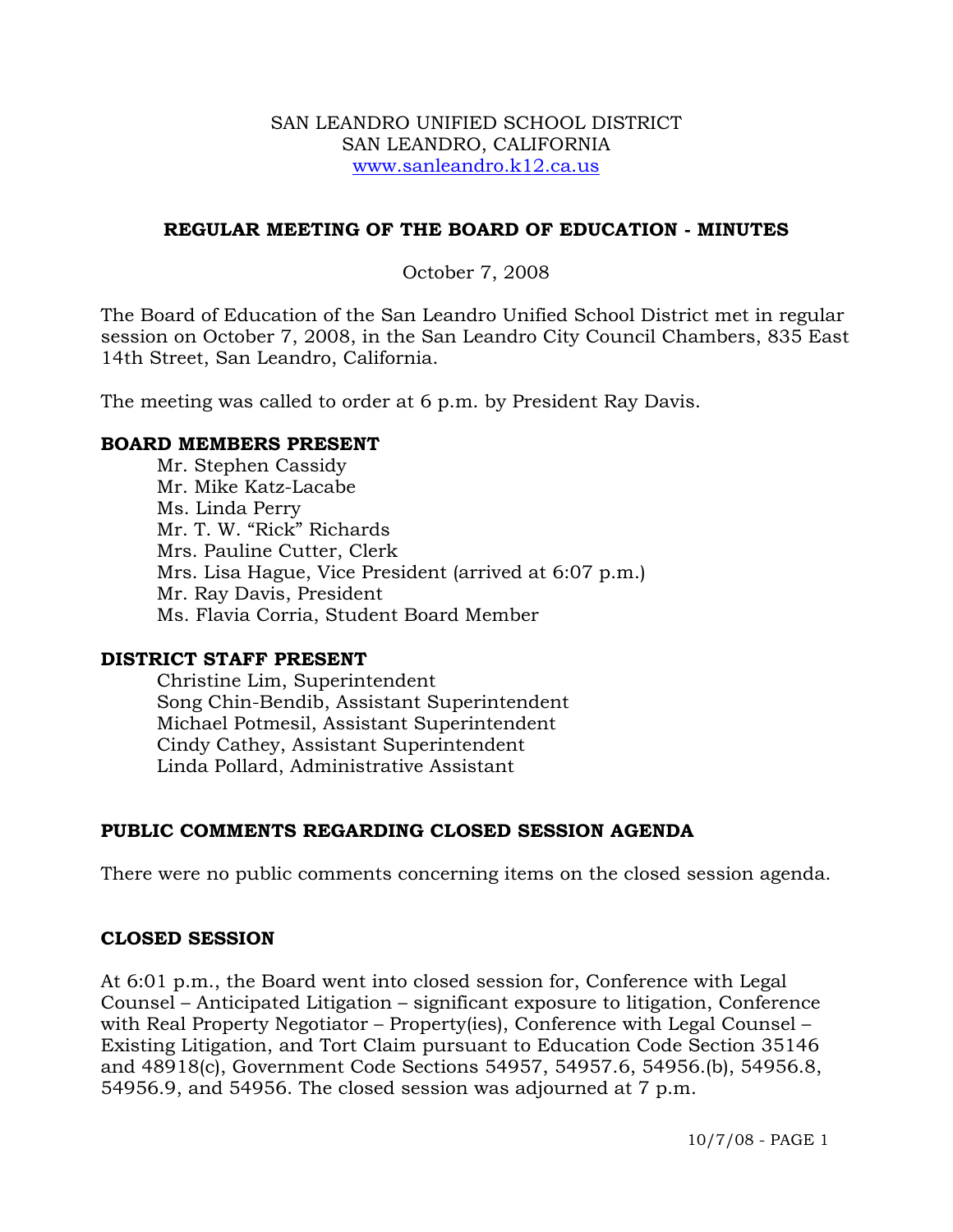The Board returned to open session at 7:06 p.m. with the Pledge of Allegiance to the Flag. President Davis said the Board had been in closed session and had taken the following action:

• On a motion made by Mr. Katz and seconded by Mrs. Hague, the Board settled Tort Claim # 4104-08-00026-01-02 by a 7-0 vote.

## **APPROVAL OF AGENDA**

On a motion made by Mr. Richards and seconded by Mrs. Hague, the Board approved the agenda for the regular meeting of October 7, 2008, by a 7-0 vote.

#### **PRESENTATIONS**

∗ Laura Hackel, Curriculum Specialist, along with Dr. Lois Hetland, Project Zero, Harvard, Mass. College of Arts and Design, and Louise Music, Alliance for Arts Learning Leadership Director, Alameda County Office of Education, presented information related to an exciting new district wide project, "Arts Integration for Equitable Outcomes Teacher Action Research Institute" (TARI).

 The project led by Alameda County Office of Education aims to combine our District's equity work and arts learning professional development to close the chronic and persistent achievement gap of African American and Latino students and sub-groups such as English learners. The project provides multiple opportunities for art teachers and non-art teachers to plan together, enrich instruction, and assess student learning in the arts. Resources such as *Studio Habits of Mind* and the *Teaching for Understanding* serve as the foundational frameworks of the project. The duration of the project is from October 2008, through September 2011.

 Susan Deming, Arts Specialist at Washington Elementary School, described how the *Studio Habits of Mind* are incorporated into book making as way of engaging her students (who were featured in the presentation) in both the art classroom and their 4th grade classroom, as well as how she documents and reflects these Culturally Responsive Teaching and Arts Teaching strategies into the Art Studio Structure in her classroom.

 Dr. Lois Hetland reviewed the three-year timeline, noting that in Year 2  $(2009-2010)$  it was hoped that the project would advance to include  $5<sup>th</sup>$  grade, expanding to 6th grade; with the capacity to go district-wide in Year 3 (2010-2011).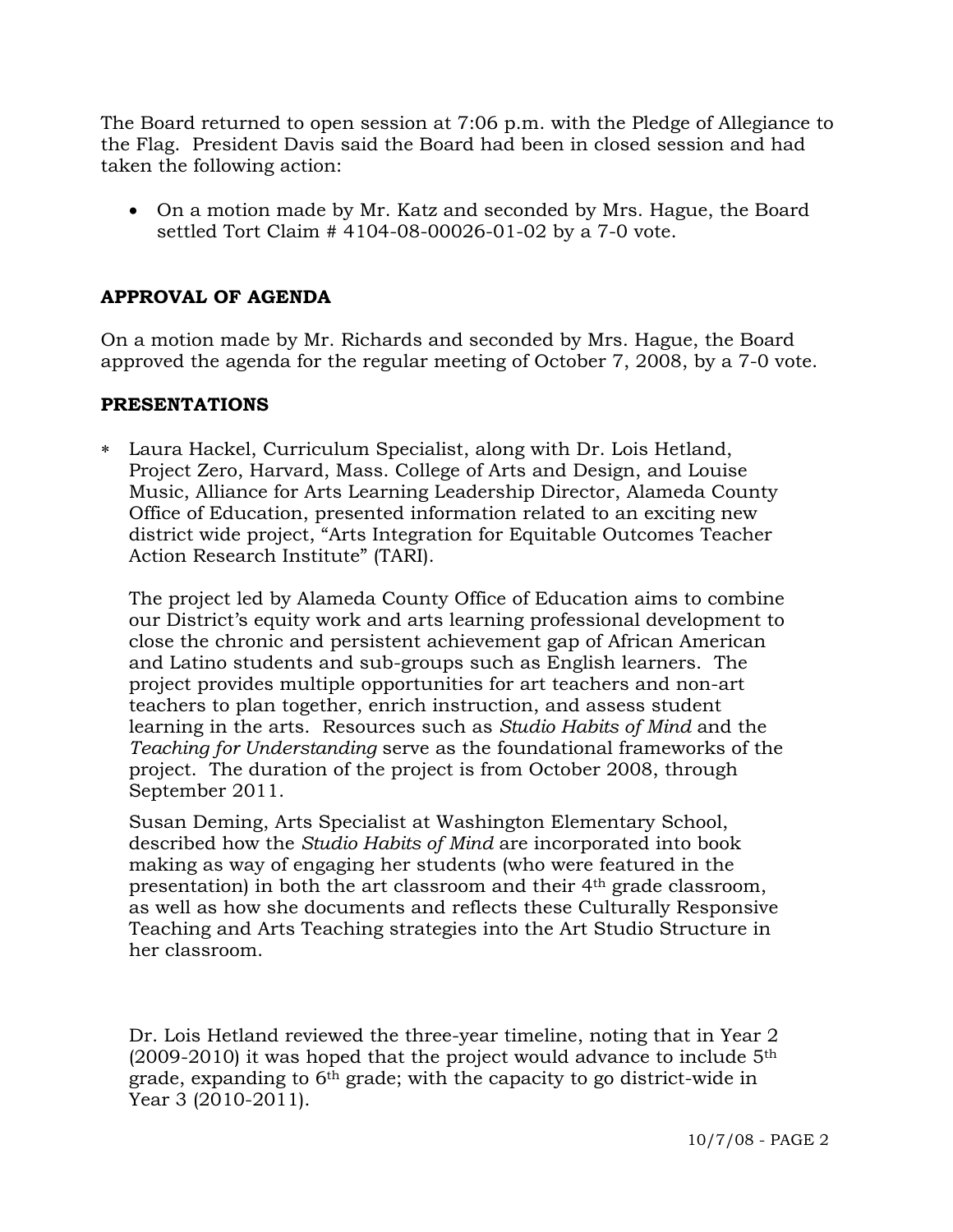Mr. Cassidy requested that the Educational Services Department provide the research information supporting the culturally responsive teaching strategies that the District is currently using which would provide insight on different topics the District explores through professional development.

 The Board thanked the presenters for an excellent and informative presentation.

∗ Roosevelt Elementary School Principal Victoria Forrester and PTA Finance Chair Debbie Fitting presented their "outdoor classroom" to the Board.

It was explained that because of surplus money earned by the parent/school community, the Roosevelt PTA, in the winter of 2008, held several public meetings to elicit ideas for spending this money. Information collected from students, teachers and parents indicated the desire to fund projects including outdoor campus improvement. The request for an "outdoor classroom", which would also provide much needed shade on the Roosevelt yard, was at the top of the list. Key points of the presentation included:

- A company that works with schools and has structures with DSA approval has been located
- The PTA finance committee created a 3-phase plan for "Operation Beautification" (project title)
- The PTA currently as the \$24,000 needed for this "outdoor classroom" in Phase 1 of "Operation Beautification" and has worked with an architect to design the placement of the structure
- Phase 1 is currently being implemented on the Roosevelt campus and includes an "outdoor café" for lunchtime with tables and umbrellas
- New benches around the campus have been purchased to replace worn out seating and are currently being used by the students
- Phase 1 also includes an outdoor classroom which will include a shade structure, tables for student work stations and small bleachers for performances. Teachers can bring classes to the outdoor classroom for science activities, artwork, drama and music activities, etc. The area can also be used during recess time for students wanting a quiet place to work or play
- It is hoped that Phase 1 will be completed this year
- Roosevelt has applied for a grant to fund Phase 2 of "Operation" Beautification" which will include a reading garden for students to use during recess time, and after school

## **ACTION ITEM**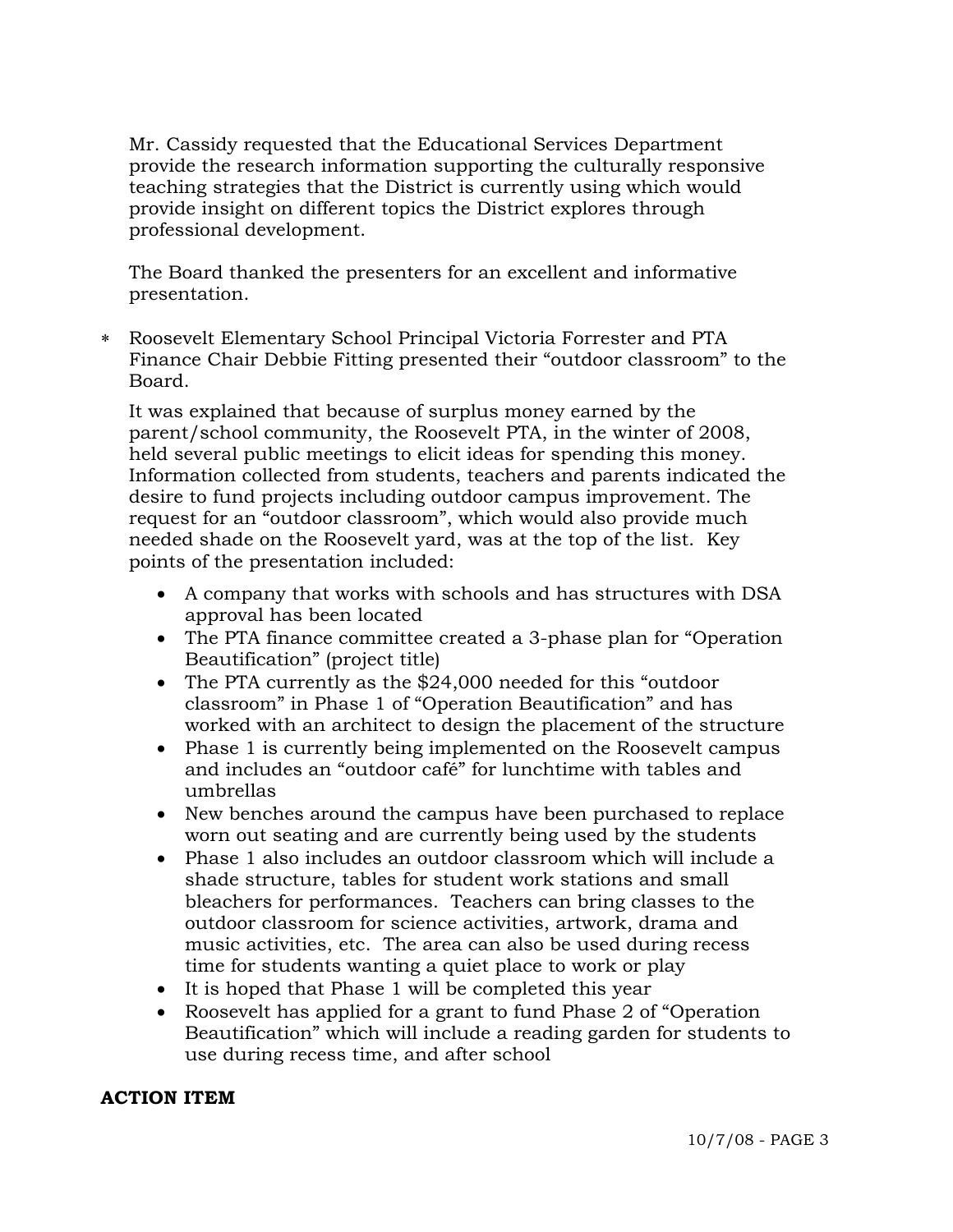## Business Operations

4.1-A Outdoor Classroom/Shade Structure Project at Roosevelt Elementary School

> On a motion made by Mrs. Cutter and seconded by Ms. Perry, the Board approved the Roosevelt PTA Outdoor Classroom/Shade Structure project so that the Roosevelt Elementary School may move forward to completion of Phase I of "Operation Beautification" by a 7-0 vote.

# **PUBLIC HEARING**

A public hearing was held regarding Resolution #08-45, Application for New Construction Grant from the Office of Public School Construction (OPSC) for the San Leandro High School 9th Grade Campus project.

• On a motion made by Ms. Perry and seconded by Mrs. Cutter, the Board opened the public hearing regarding Resolution #08-45, Application for New Construction Grant from the Office of Public School Construction (OPSC) for the San Leandro High School 9th Grade Campus project by a 7-0 vote.

No comments were received from the audience.

• On a motion made by Ms. Perry and seconded by Mr. Katz, the Board closed the public hearing regarding Resolution #08-45, Application for New Construction Grant from the Office of Public School Construction (OPSC) for the San Leandro High School 9th Grade Campus project by a 7-0 vote.

# **ACTION ITEM**

## Facilities and Construction

5.1-A Resolution #08-45, Support of Application Requesting Grant Funding for the San Leandro High School 9th Grade Campus Project

> On a motion made by Mr. Katz and seconded by Ms. Perry, the Board adopted Resolution #08-45, Support of Application Requesting Grant Funding for the San Leandro High School 9th Grade Campus Project by a 7-0 vote.

## **PRESENTATION**

∗ The Assistant Superintendent of Business Services presented an update on the 2008-2009 Governor's budget. Key points of the presentation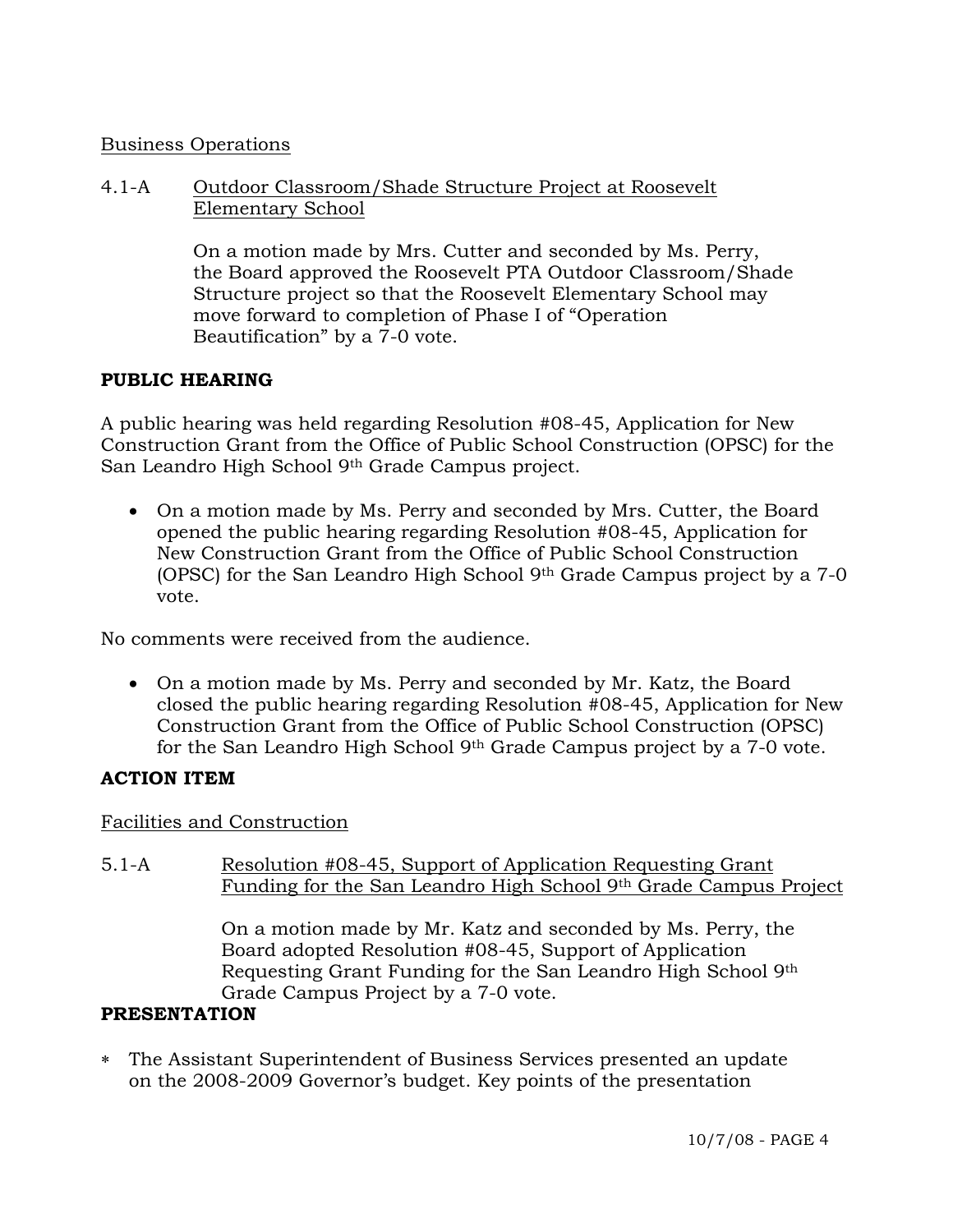included:

- The current State Budget, AB 1781, still cuts the education budget by \$2.5 billion
- Restored the 6.5% reduction to Categorical Programs; however, there will still not be any COLA for those programs in 2008-09
- Adult Education receives no COLA in 2008-09
- Special Education receives no COLA in 2008-09
- General Fund Revenue Limit will receive a 0.68% net funded COLA
- Districts must consider holding funding in reserve, due to the risk of mid-year cuts

The Board posed clarifying questions. Ms. Perry provided an update on the status of possible state mid-year cuts, and Special Education.

# **PUBLIC TESTIMONY ON NON-AGENDA ITEMS**

• Billy Campbell, Teamsters/Trades Representative, addressed the Board regarding Beautification Day, stating that until several issues in the contract with regards to Beautification Day have been settled with Human Resources, the union would not be approving any projects and thus would be considered in violation of the contract.

# **REPORTS**

- 1) Correspondence Clerk Cutter reported receipt of the following emails from September 19, 2008, through October 16, 2008: From Colleen Hess regarding safety at the Adult School; from Phyllis Shuck Gee regarding the Crossings Development and teachers' housing; from Derek Jung regarding rules regarding a flyer he wanted sent to students' home; and from Morgan Mack-Rose regarding correction to the San Leandro Times quotation.
- 2) Student Board Member Report Student Board Member Flavia Coria updated the Board on the following activities at San Leandro High School including:
	- September was the "Welcome Back Carnival"
	- The Associate Student Body (ASB) hosted a teacher luncheon
	- Keith Hawkins spoke to the ASB about making right decisions and overcoming fears. He was well received by the group of students.
	- Back-To-School Night was Oct.  $2$  Food was sold by the clubs
	- DECA had a spaghetti feed
	- About 300 students attended the Homecoming Dance
	- Spirit Week is this week:
		- $\checkmark$  Monday Celebrity Day
		- $\checkmark$  Tuesday Wacky-Tacky Day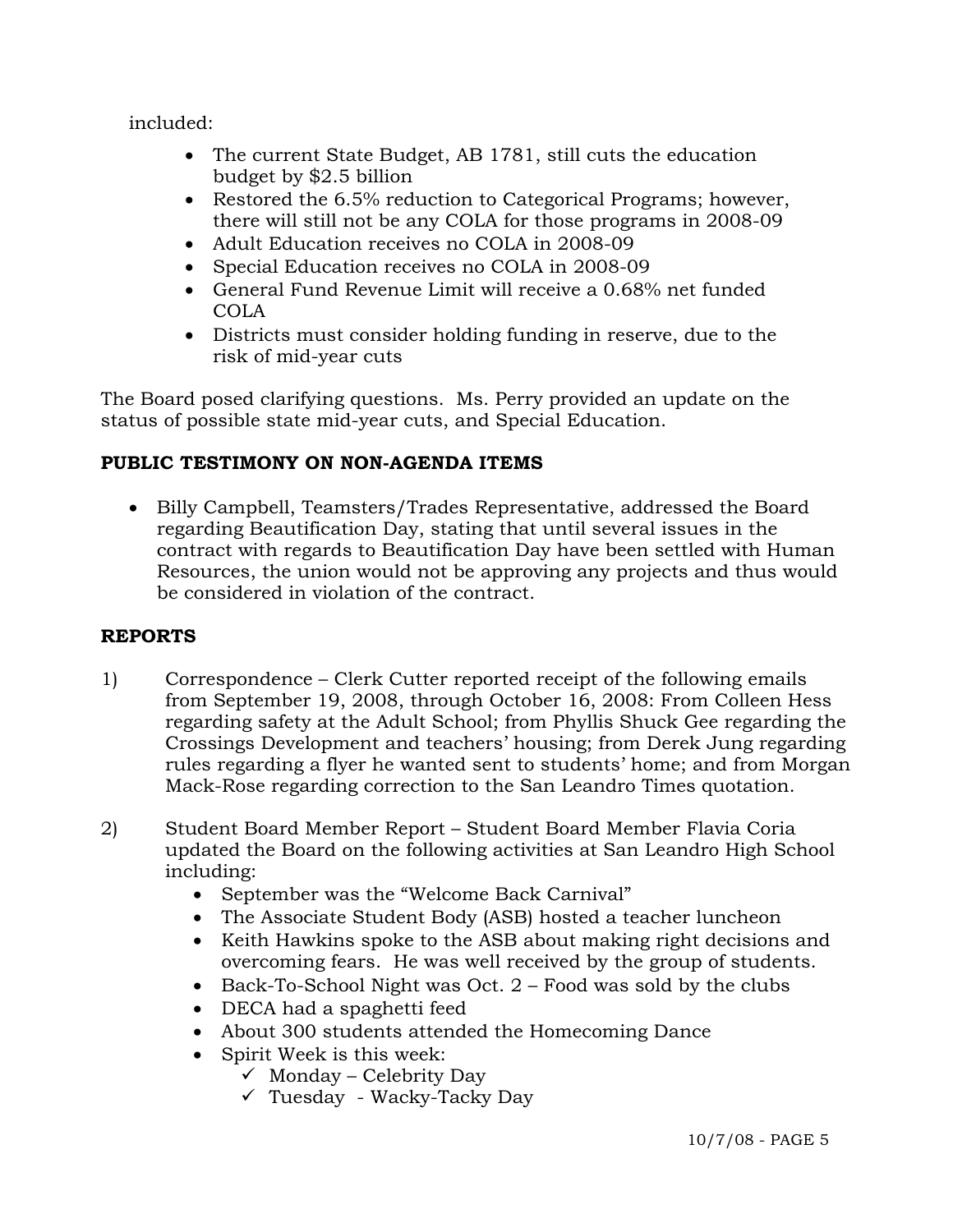- $\checkmark$  Wednesday Opposite Day
- $\checkmark$  Thursday Scrabble Day
- $\checkmark$  Friday Theme Day, senior car show, Homecoming Rally, football game against Arroyo High Schooll
- The Exit Exam was today
- Beautification Day at the school will be Saturday, October 11
- 3) Superintendent's Report Superintendent Lim announced that the District has exceeded projected enrollment by 89 students – for a total of 8,808: Kindergarten 64 students over (exceeding our goal of 40 students);  $2<sup>nd</sup>$  grade over by 18 students and  $3<sup>rd</sup>$  grade over by 31 students.  $8<sup>th</sup>$  grade was down by 54; but 9th grade was over by 50.

Ms. Lim also reported on some exciting things happening in the District including:

- "Remembrance," the theme of altered books by the San Leandro High School Advanced Placement art students will be on display at the Oakland Museum of California beginning Wednesday, October 8 through December 7, 2008.
- In preparation for their garden, Peterson Tractor Company has donated labor and provided equipment to McKinley Elementary School. In addition, as part of a service community project, a mural, featuring diversity in our schools, is being painted at the school.
- Friday, October 10, the Superintendent, along with Alameda County Superintendent Sheila Jordan, will be visiting the County Teacher of the Year, Karen Berry, at Wilson Elementary. The ceremony will take place on October 16.
- Ms. Lim and her team (Judith Cameron, Director of Curriculum and Instruction; Lori Watson, Vice Principal, Muir Middle School; Mary Ann Valles, Principal at Bancroft Middle School, and San Leandro High School Principal Amy Furtado) returned from the National Summit for Courageous Conversations on Race in New Orleans, reporting that it was an incredible experience. Comments included:

*"Great demonstration of skill and will! Great teamwork!" "Loved Lori's racial autobiography! Good usable information." "Great authentic dynamic amount administrators…nice to hear real stories of success and challenges"* 

 *"The resources were great. Yours is a loving and nurturing community of dedicated educators. Thanks for all you do and for sharing."* 

In addition, Ms. Lim noted that the room was packed, exceeding its

10/7/08 - PAGE 6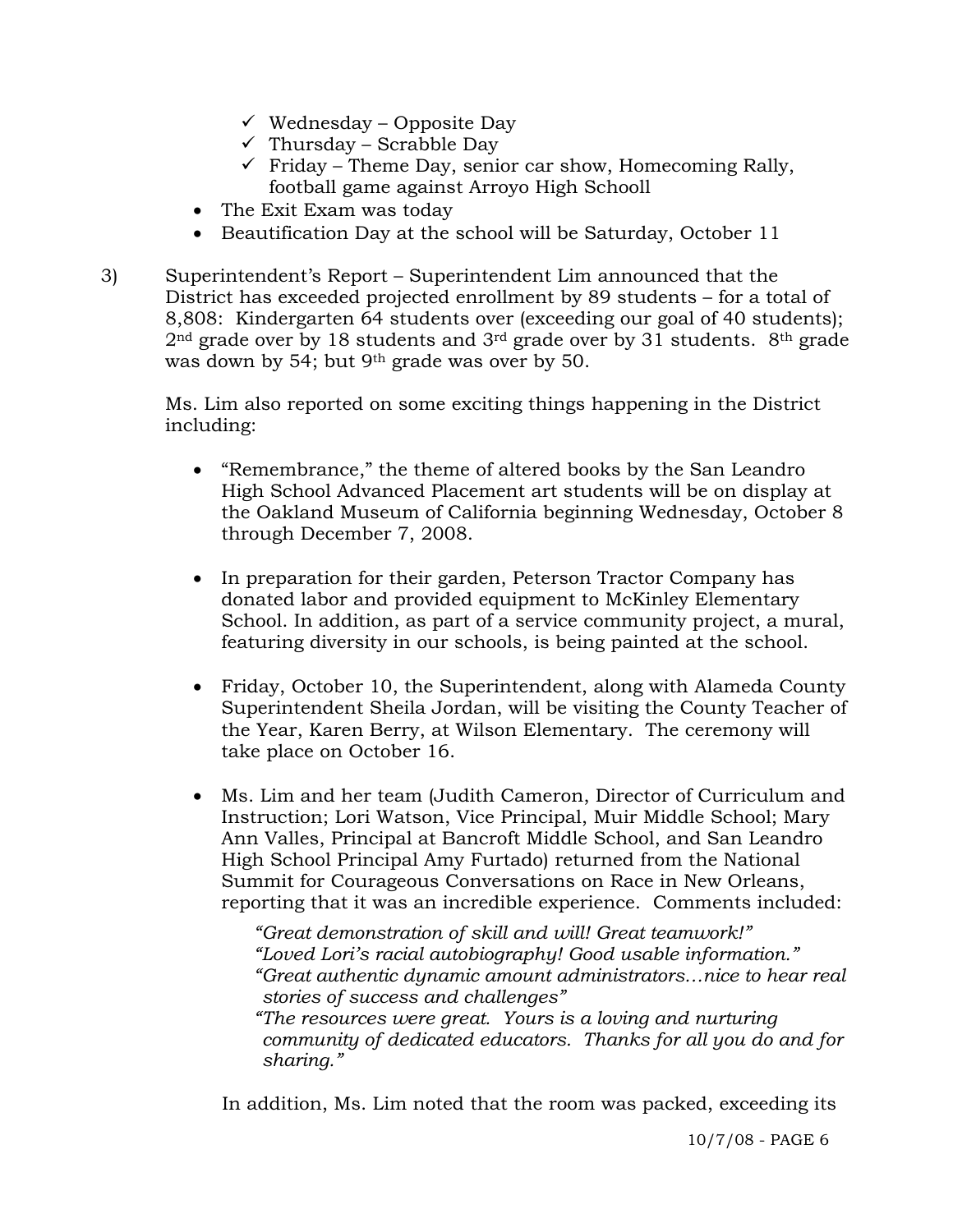54 person capacity that included 40 districts, three superintendents and three state department of education.

- The Budget Advisory Committee (BAC) will be meeting on October 30, 2008, 4 p.m. at the District Office.
- International Walk to School Day is tomorrow, October 8.
- 4) Board Committee Reports
	- Curriculum Mrs. Hague reported that the committee met on October 1, 2008, and discussed the Williams' visits report (all schools passed), physical fitness tests and status for 10th graders, Program Improvement: School Choice/Supplemental Service Update, and Local Education Agency Plan (LEAP).
	- Facilities/Technology Mrs. Cutter reported that the committee met on September 25, 2008, and discussed the following items that are being brought forward tonight for consideration: Change Order No. 2 for Monroe Elementary School Low Roof Project; Notice of Completion for Monroe Elementary School Low Roof Project; Notice of Completion for Madison Elementary School Trim and Paint Project; Amendment #3 to Ninyo & Moore Geotechnical Engineering and Soils Investigation Contract to provide ground motion hazard analysis, special inspection and testing laboratory services for the Arts Education Center; and Amendment #4 to Ninyo & Moore Geotechnical Engineering and Soils Investigation Contract to provide testing and special inspection services for the San Leandro High School library expansion.

The committee also discussed the contract with Vista Environmental Consulting for soil testing at the District Parking Lot at San Leandro High School; Labor Compliance Program; School Seismic Safety; construction insurance: earthquake, flood, builders risk and sew-up; as well as reviewed minor repair work at Burrell Field; E-Rate contract; and Davis Street contracts. Their next meeting is scheduled for October 9.

Mrs. Cutter also noted that in the future, notes taken at the Facilities & Technology Committee meetings would be forward to the Board members prior to the Board meetings which would be beneficial and keep those members who are not part of the committee up to date.

- 5) Board Representatives' Reports
	- Eden Area Regional Occupational Program Mr. Richards reported that the Council met on October 2, 2008, which was the same night at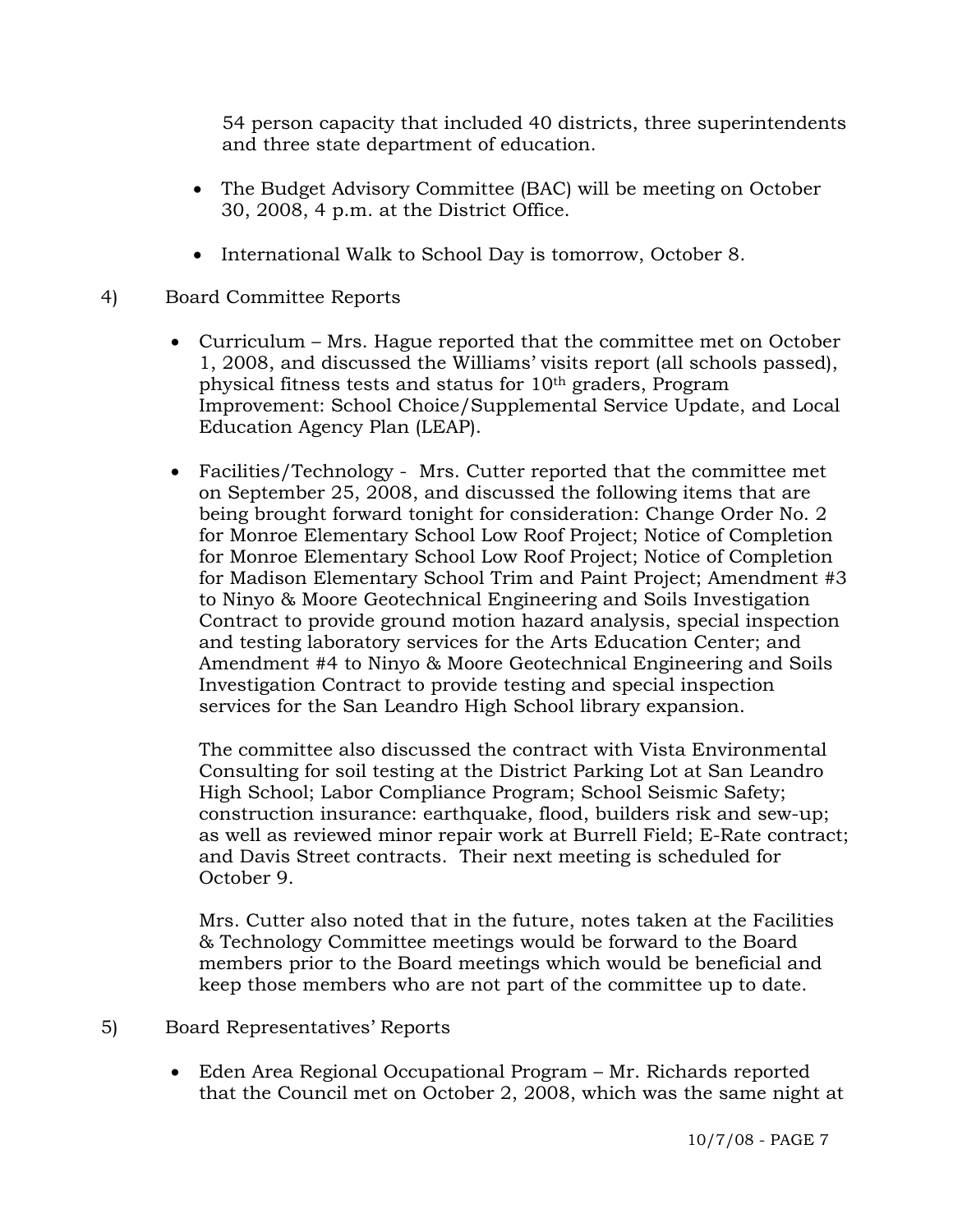Back-to-School at the high school, so there would be no report.

## **CONSENT ITEMS**

Mr. Katz requested that Consent Items 4.2-C, Contract for RDV Consulting Services to Prepare and Submit E-Rate Paperwork for SLUSD, and 4.3-C, Contract Services with School & College Legal Services for the 2008-2009 School Year be pulled from the consent calendar.

## General Services

| $1.1-C$   | Approval of Board Minutes – August 26, 2008   |
|-----------|-----------------------------------------------|
| $1.2 - C$ | Approval of Board Minutes – September 3, 2008 |

# Human Resources

- 1.1-C Acceptance of Personnel Report
- 2.1-C Contract with eSchool Solutions to Provide and Support a comprehensive Automated Substitute Employee Management System

# Educational Services

- 3.1-C Acceptance of Donations
- 3.2-C Memorandum of Understanding between San Leandro Unified School district and the Newark Unified School District, Local Education Agency for the East Bay BTSA Induction Consortium

# Business Operations

4.1-C Resolution #08-44 to Declare Certain Equipment Surplus and/or Obsolete

# Facilities and Construction

- 5.1-C Change Order No. 2 for Monroe Elementary School Low Roof Project
- 5.2-C Notice of Completion for Monroe Elementary School Low Roof Project
- 5.3-C Notice of Completion for Madison Elementary School Trim and Paint Project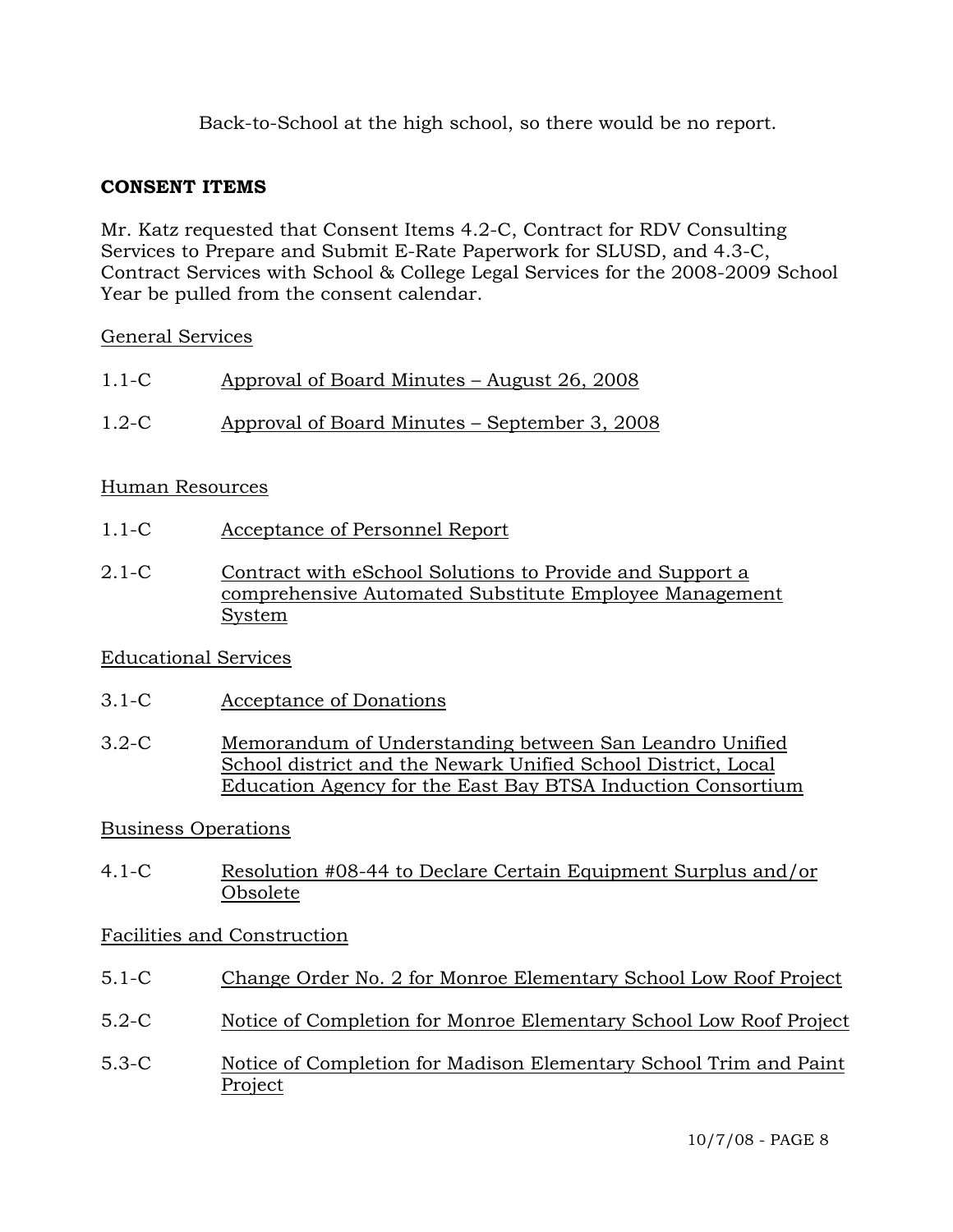- 5.4-C Amendment #3 to Ninyo & Moore Geotechnical Engineering and Soils Investigation Contract to Provide Ground Motion Hazard Analysis, Special Inspection and Testing Laboratory Services for the Arts Education Center
- 5.5-C Amendment #4 to Ninyo & Moore Geotechnical Engineering and Soils Investigation Contract to Provide Testing and Special Inspection Services for the San Leandro High School Library Expansion
- 5.6-C Resolution #08-45, Support of Application Requesting Grant Funding for 9th Grade Campus Project

This item was already addressed under Action #5.1-A earlier in the agenda, so was stricken from the Consent Calendar.

On a motion made by Mr. Katz and seconded by Mrs. Hague, the Board approved the remaining consent items, and striking Consent Item 5.6-C, by a 7-0 vote.

## Business Operations

4.2-C Contract for RDV Consulting Services to Prepare and Submit E-Rate Paperwork for SLUSD

> Responding to why staff was recommending contracting with an outside consultant, Assistant Superintendent Song Chin-Bendib explained that with the number of current as well as up coming projects being addressed by the IT Director, it was recommended that the District contract with a consulting services company that possessed the knowledge, skills and industrial network to maximize the available reimbursements due the District, noting that this expense would not impact the General Fund.

> On a motion made by Mr. Katz and seconded by Mrs. Cutter, the Board approved the contract for RDV Consulting Services to prepare and submit E-Rate paperwork for San Leandro Unified School District for E-Rate Years 2009-10, 2010-11 and 2011-2012 by a 7-0 vote.

#### 4.3-C Contract Services with School & College Legal Services for the 2008- 2009 School Year

For clarification Assistant Superintendent Chin-Bendib explained that because of transitions in the Business Department, they were unaware of the decision not to renew a retainer contract with School & College Legal Services. As a result, a check was issued to the firm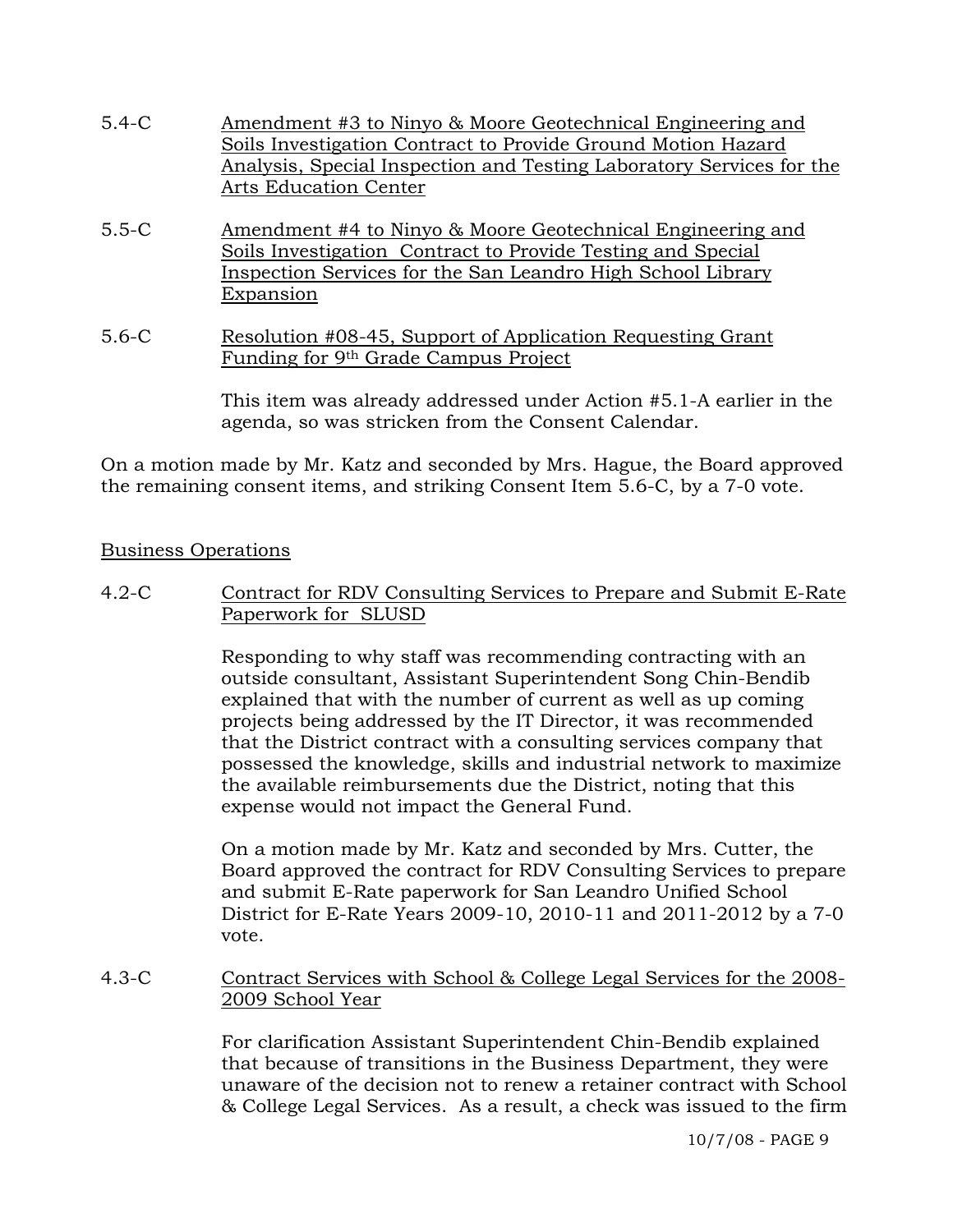in the amount of \$18,500, and approximately \$1,300 has been used on Measure A related matters.

Unfortunately, the firm's policy prohibits a refund, so if the District commits to a contract of \$13,875, the \$17,200 from last year will be credited and rolled into the 2008-09 contract for a total retainer of \$31,075.

It was also noted that the hourly rate for School & College Legal Services was the same as for Ruiz & Sperow.

On a motion made by Mr. Katz and seconded by Mr. Richards, the Board approved the contract services with School & College Legal Services for the 2008-2009 school year by a 7-0 vote.

#### **CONFERENCE**

#### Facilities and Construction

#### 5.1-CF Burrell Field Sports Facility

The Board discussed and considered the minor repair work for the teams' rooms, restrooms, and snack bar at Burrell Field.

Assistant Superintendent Song Chin-Bendib explained that because the required repair work for the facility's team rooms, snack bar, and restrooms was beyond the scope of routine maintenance, and would require major capital expenditures, staff was recommending the following estimated costs for the repairs that would be funded by the Special Reserve Fund for Capital Outlay Projects (Fund 40):

- 1. Team Rooms: Repair the T-bar drop ceilings, and replace carpet, and doors to both team rooms. Estimated cost: \$15,000.
- 2. Restrooms: Restrooms are shared with the City and the District is currently working with them to ensure that proper maintenance is carried out. Restroom partitions are currently serviceable but will require replacement within a year. Estimated cost: \$1,000/year for cleaning supplies and labor cost.
- 3. Snack Bar: Upgrade electrical in snack bar to meet the needs of the equipment being used. Estimated cost: \$2,500.

Greg Dyer, Maintenance Manager, addressed questions posed by the Board regarding the electrical upgrades in the snack bar, and estimated costs for cleaning supplies and labor.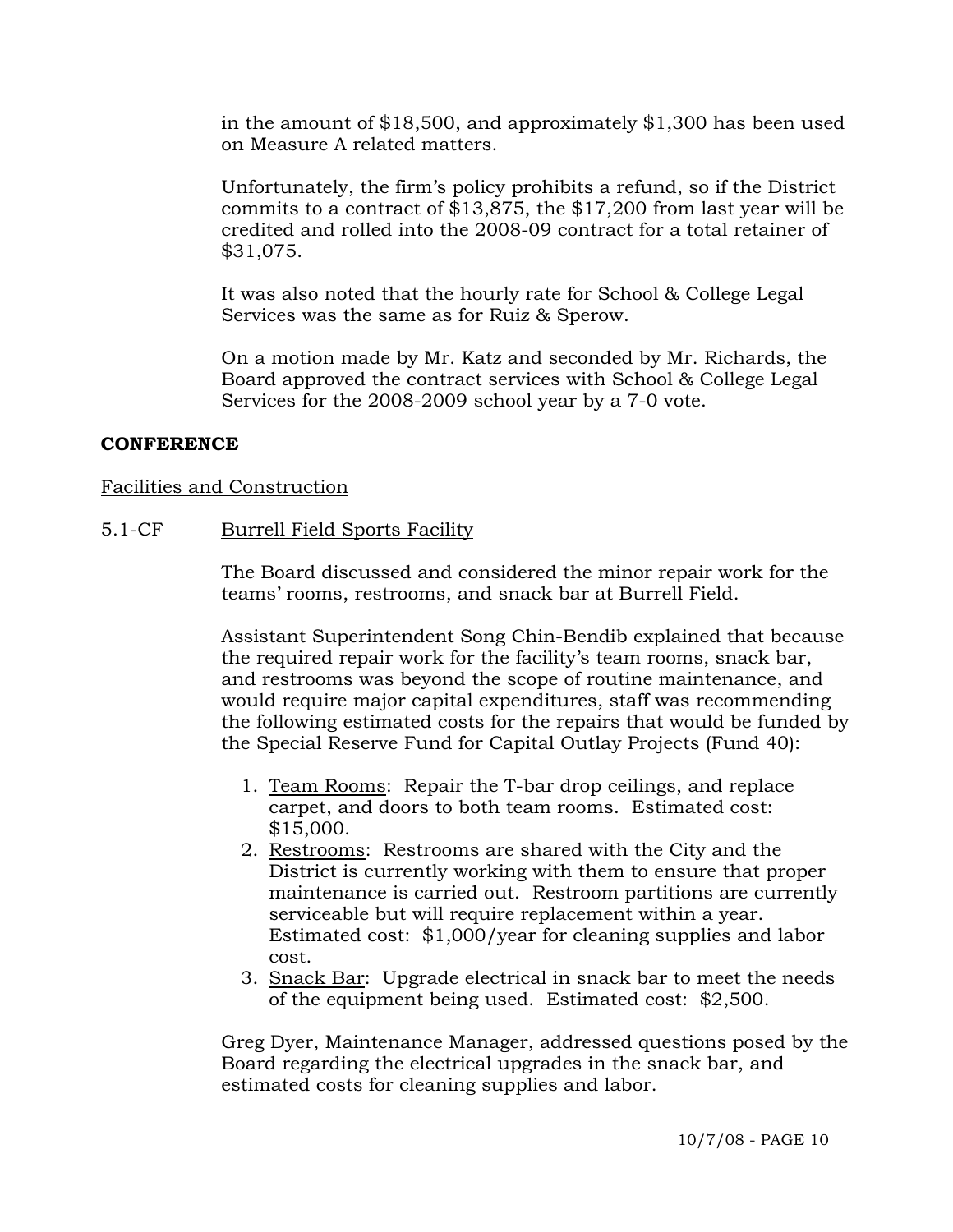It was also suggested that the District look at the fees being charged to outside agencies using the facility, with Ms. Chin-Bendib stating that cost recovery will be addressed at the next Facilities & Technology meeting and staff will return and share the information and bring back recommendations.

Regarding the timeline, Mr. Dyer stated that once the recommendation was approved by the Board, repair work would begin, estimating that it would take about a month to complete.

Mrs. Hague commented that she was very impressed with the condition of the field at the last football game as well as the woman's restroom; however, noted that the latch on the women's handicapped stall was still broken.

The Board echoed Mrs. Hague's excitement that the District was moving ahead with these much-needed repairs.

On a motion made by Mr. Richards and seconded by Mrs. Hague, the Board authorized the minor repair work for the teams' rooms, restrooms, and snack bar Burrell Field, not to exceed \$18, 500, by a 7-0 vote.

## **ADDITIONAL SUGGESTIONS AND COMMENTS FROM BOARD MEMBERS**

• Mr. Cassidy attended Roosevelt's Fall Festival, adding that as a way to encourage maximum participation all students were given tickets for games, etc.

He also touched upon a number of issues including the lack of trash cans on the Roosevelt site (particularly in the immediate playground area), and Beautification Day. He asked that a copy of the presentation given by the Superintendent and her team at the National Summit for Courageous Conversations on Race in New Orleans be distributed to the Board.

Mr. Cassidy also asked for consensus on the following:

- Regarding District employees receiving compensation from vendors of the District, it was the consensus of the Board to seek advice from legal counsel regarding any limitations and guidelines, look at other districts' policies, and then pass on the information to the Policy Committee for consideration.
- With Board consensus, Mr. Davis said he would be happy to share his campaign platform with the Board and would work with staff to schedule a time to do so.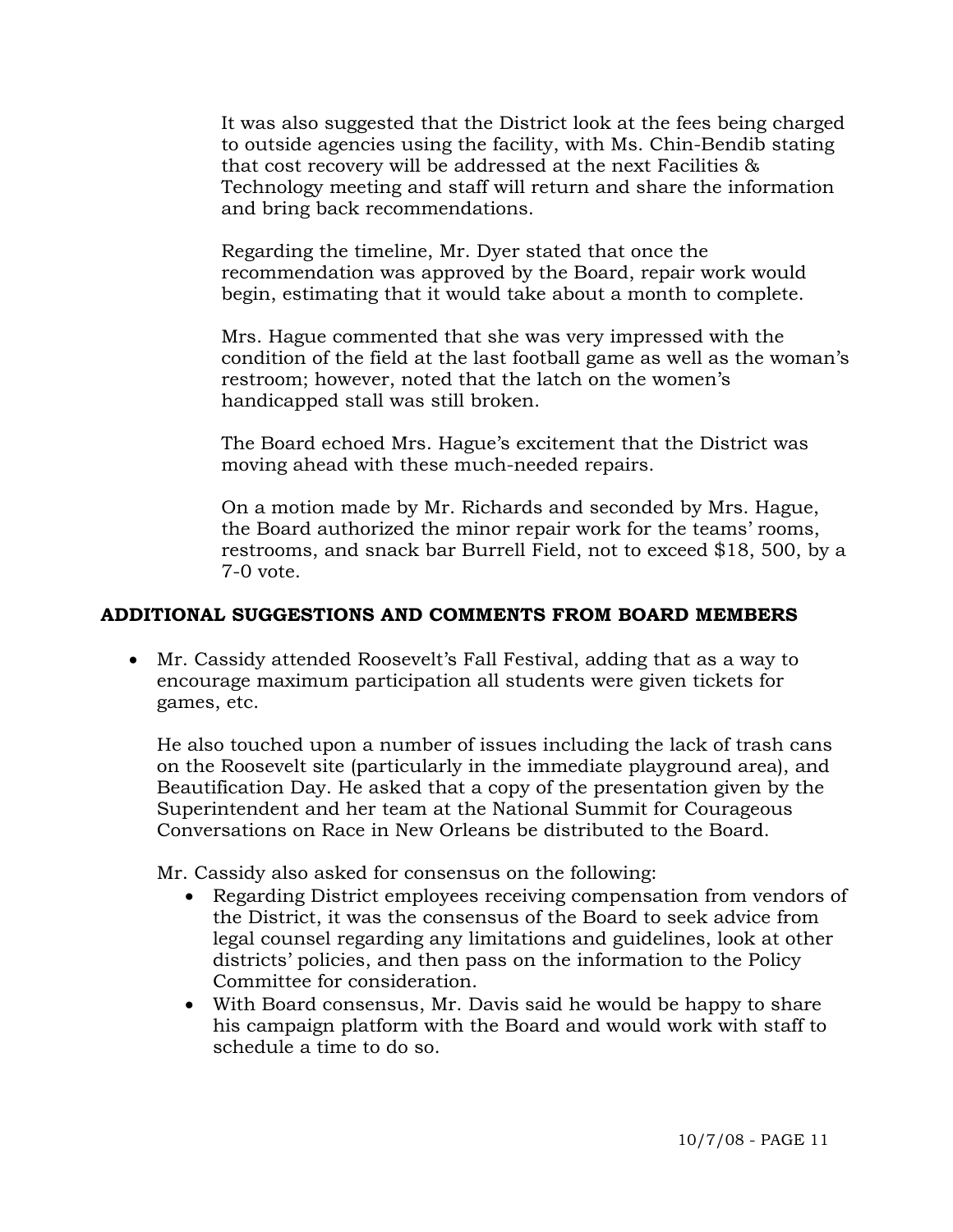- Mr. Richards relayed to the Board comments he received from a Roosevelt parent, stating how impressed the Roosevelt community has been with Principal Victoria Forrester and the energy she has brought to the school.
- Ms. Perry also attended Roosevelt Fall Festival and complemented the San Leandro High School students who participated at the festivities. She commented that Back-To-School Nights at the middle schools and high schools were well-attended.
- Mrs. Hague commented on San Leandro High School's Back-To-School Night, explaining that it was wonderful to see the enthusiasm with regards to the Measure B projects at the school.

Responding to Mrs. Hague regarding upcoming groundbreakings, Ms. Lim stated that the tentative date for the District Parking Lot at San Leandro High School was scheduled for October 23 at noon, with the 9th grade campus scheduled for sometime at the end of November.

Additional comments were shared by the Board regarding the budget, and midyear cuts, suggesting that this issue might be addressed through the Finance Committee, a Board workshop, or the Budget Advisory Committee.